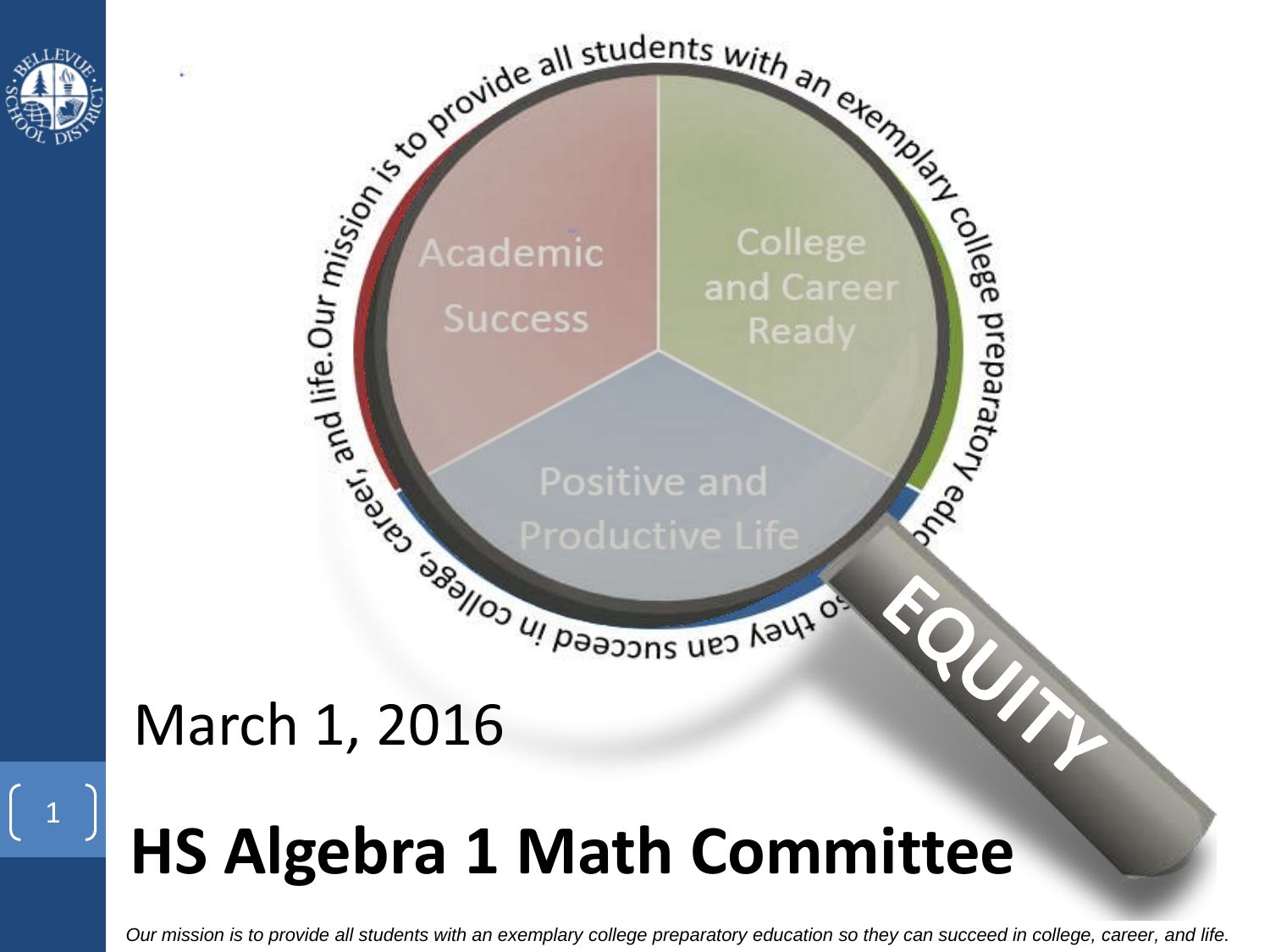

## Agenda



- •Get to know each other and check in
- Review process and timeline
- Story, Interests, Options
- Check-out and next steps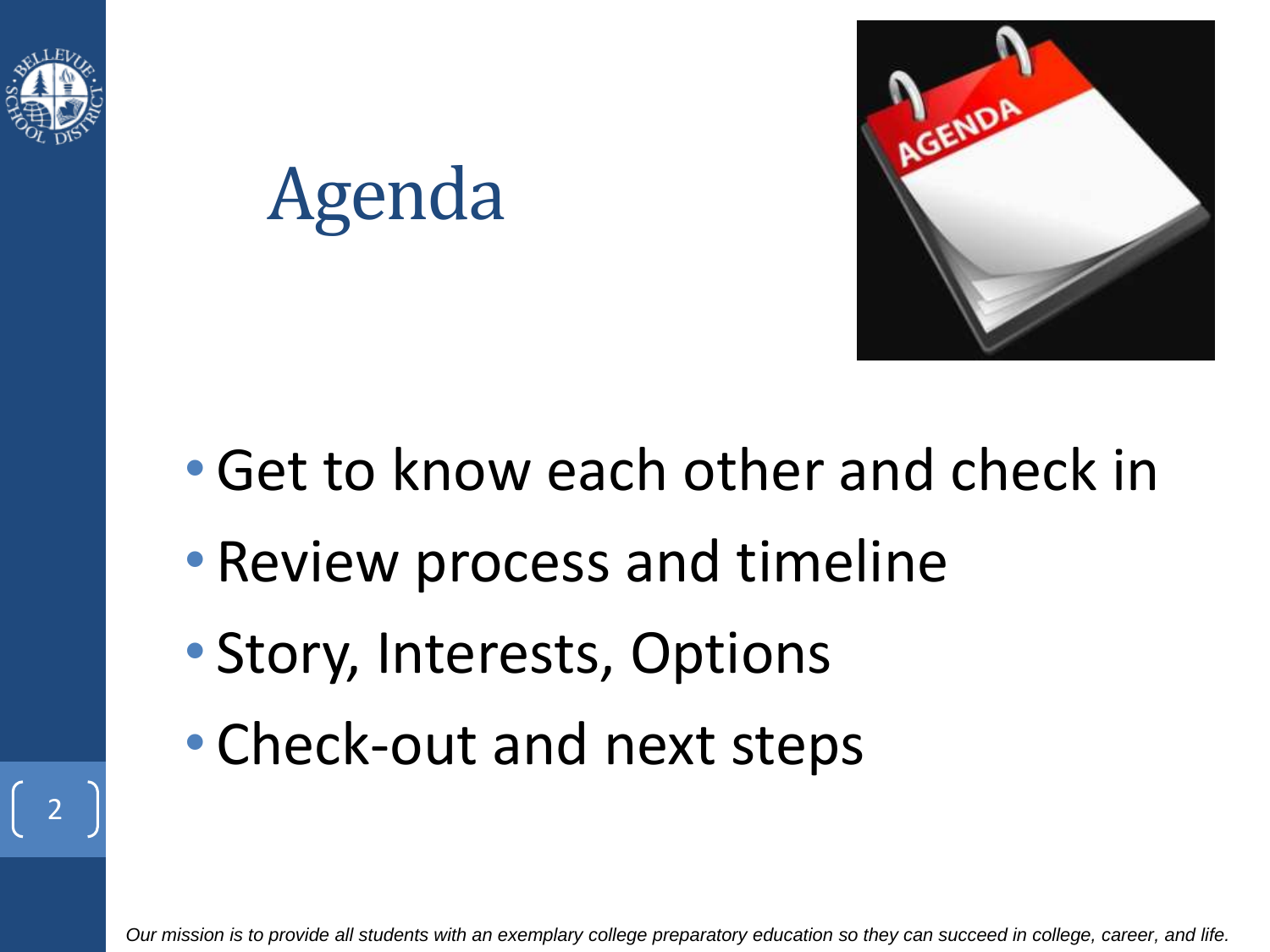

### Algebra 1 Committee

| <b>Liz Ritz and Sharon</b><br>Kautz | <b>Facilitators</b>          |
|-------------------------------------|------------------------------|
| <b>Scott Powers</b>                 | Administrator                |
| <b>Thad Williams</b>                | <b>ELL</b>                   |
| <b>Rose Hadorn</b>                  | <b>Special Education</b>     |
| <b>Andy McMaster</b>                | <b>Bellevue High School</b>  |
| <b>Amanda MacLeod</b>               | <b>Big Picture</b>           |
| Jami Hoeger                         | <b>Interlake High School</b> |
| <b>Heather Lorge</b>                | <b>Newport High School</b>   |
| <b>Mary Takle</b>                   | Sammamish                    |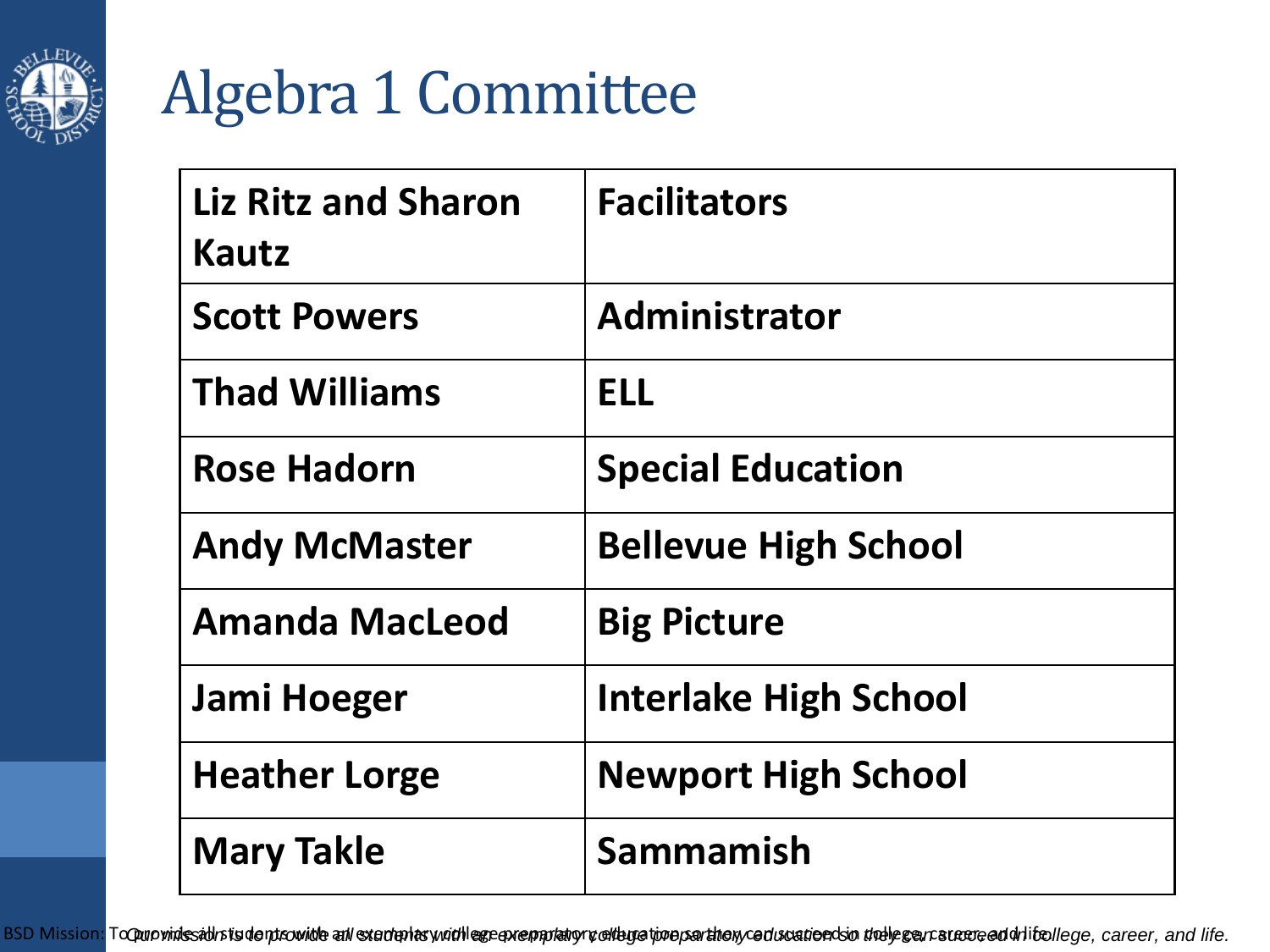

## Check-In and Get to Know Each **Other**

- Please share
	- Your Name
	- Your school/role
	- Why you chose to be on this committee
- Getting to know each other activity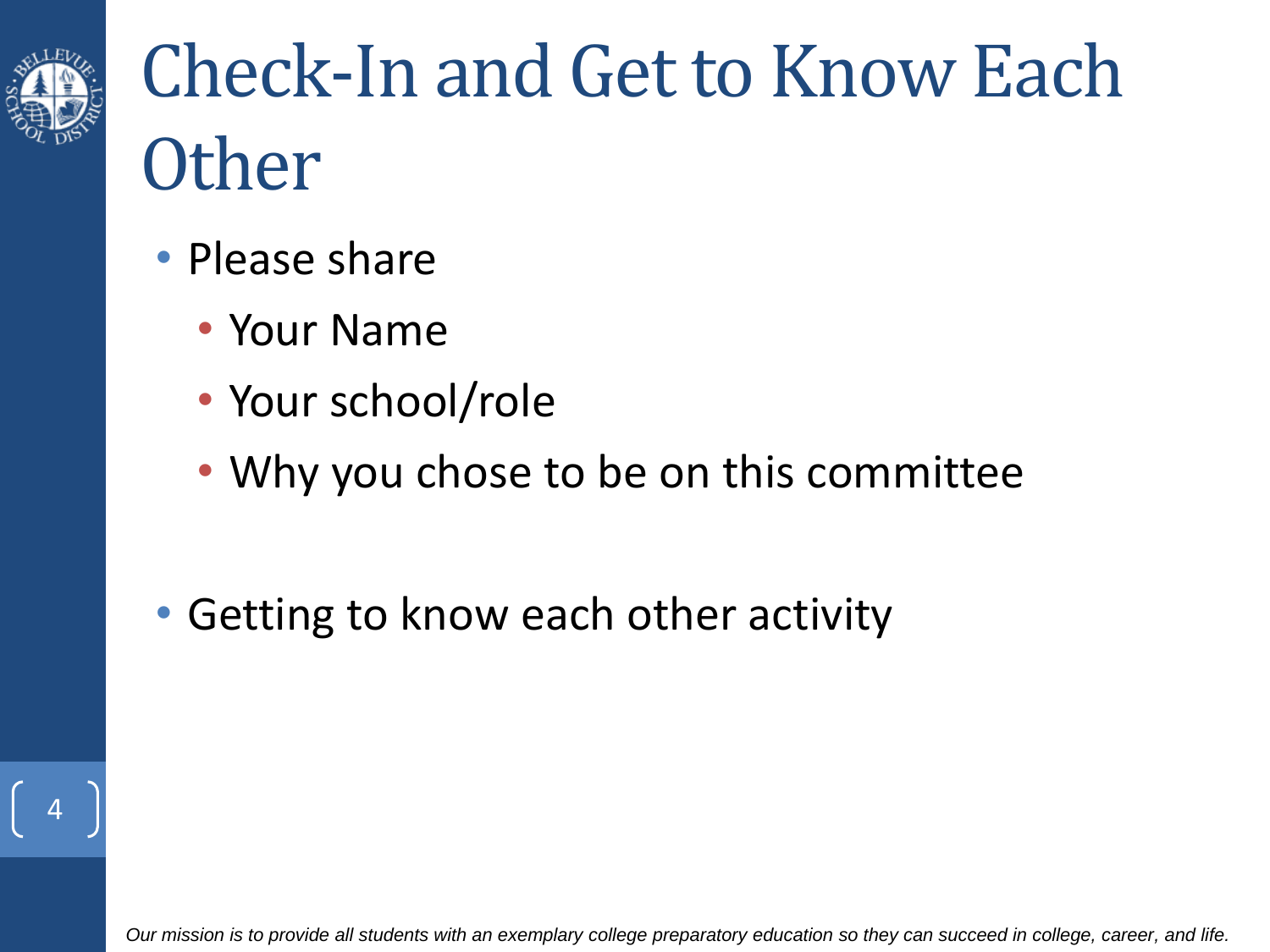

### Norms

- Please share ideas for the way that we would like our group to operate together
	- Using the cards when you want to speak
	- Keep an open mind
	- Time for technology breaks
	- Don't judge
	- Be honest
	- Assume positive intentions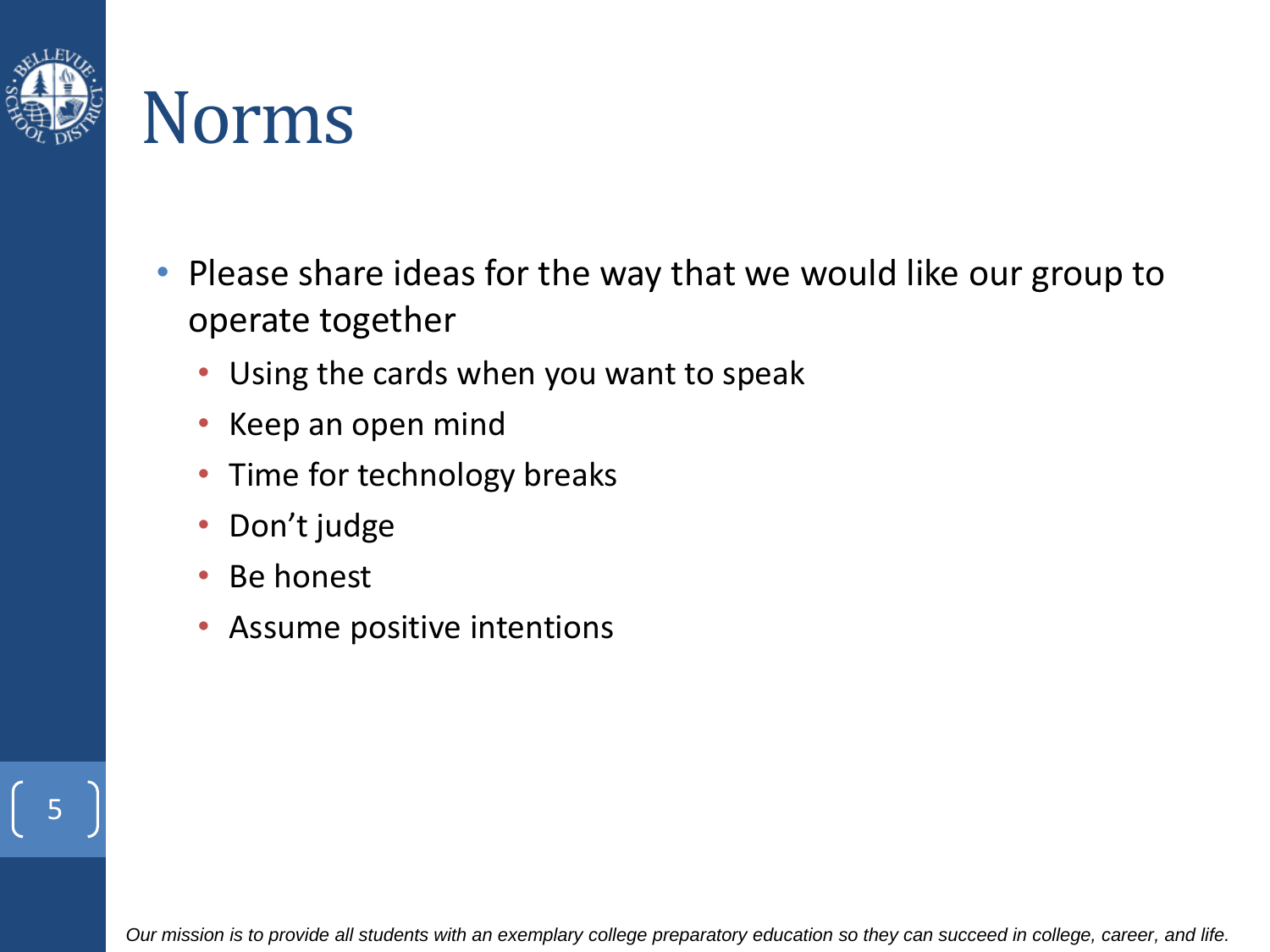

## Description of the Adoption of Instructional Materials Process

- **Selection** process to develop criteria for materials review
	- The goal is to narrow the field
- **Pilot** follows selection of at least two materials to collect data while using the materials with students
- **Adoption recommendation** to the Instructional Materials Committee (IMC)
- **Implementation** following School Board approval to begin district-wide use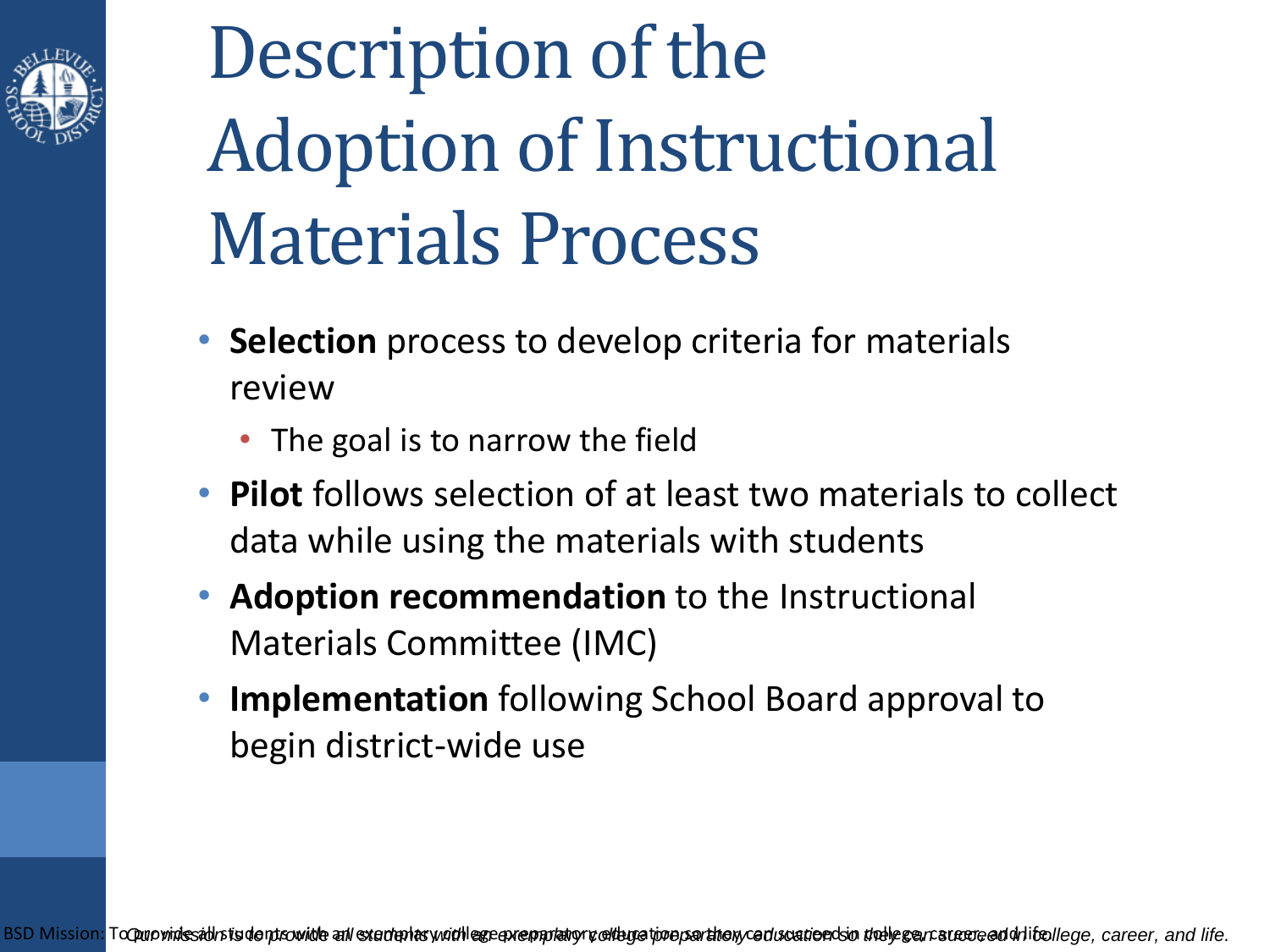

## Timeline *Draft*

### Committee Meetings

- March 1, 2016: Start IBS process
- March 16, 2016, 1:15-3:15: Continue with options and possibly review materials
- April 27, 2016, 1:15-3:15
- May 18, 2016, 1:15-3:15
- June 7, 2016, all day if necessary

### Benchmarks

- Middle of March: Materials Sent to Schools for Review
- April 27: Adoption Committee Selects 2 Sets of Materials to Pilot
- End of April –May 18:Pilot in Classrooms
- May 18: committee reviews pilot data
- June: Adoption Recommendation to IMC
- 7 2016-17: Implement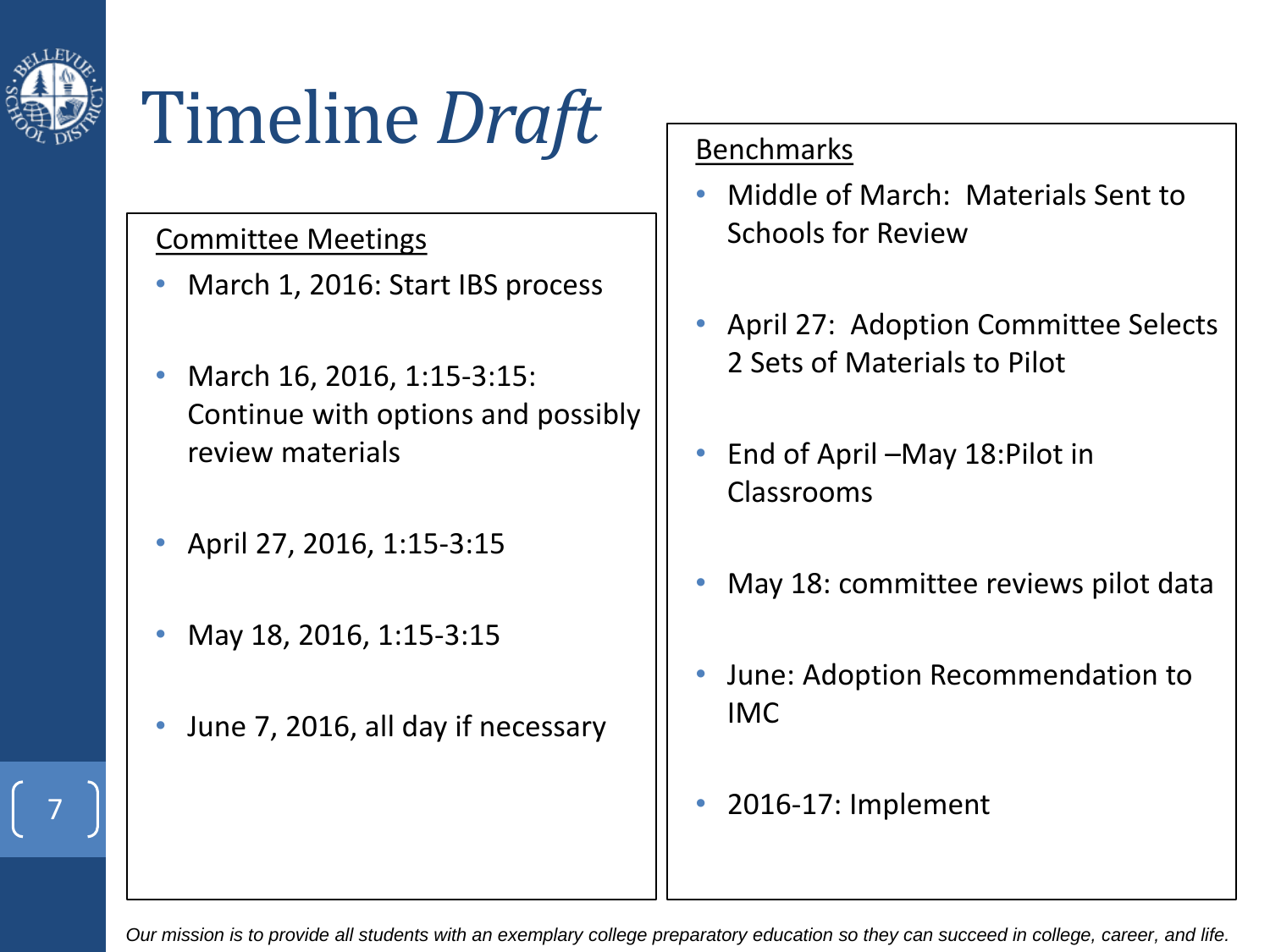

### Consensus

Consensus for Establishing the Decision-Making Process

- Thumbs Up: I think it's a good decision and will advocate for it.
- Thumbs Sideways: I am comfortable with the proposal but might want to discuss some minor issues.
- Thumbs Down: I still need to discuss certain issues and suggest changes that should be made.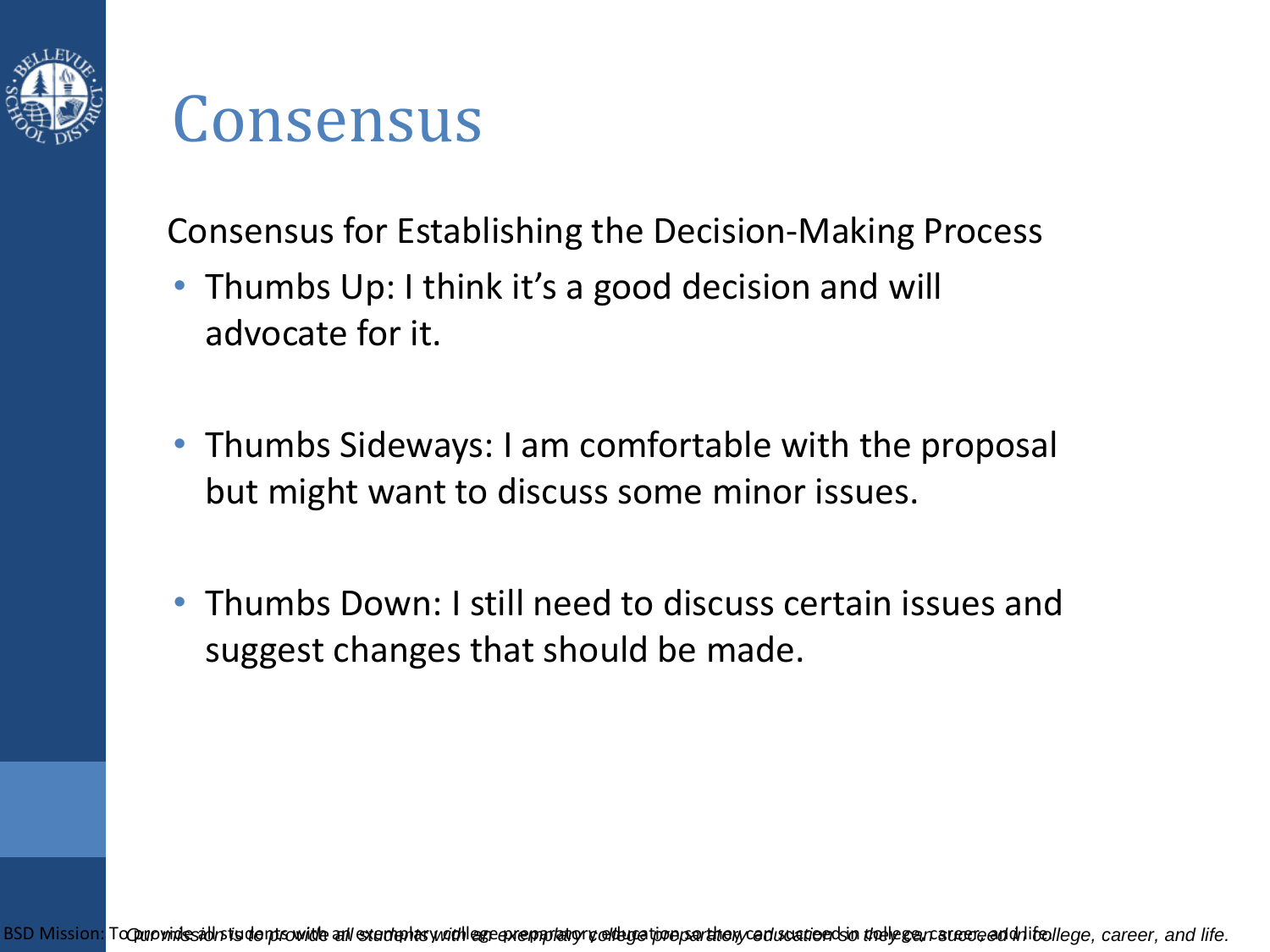



An interest-based strategy has six primary components-Story, Interests, Options, Evaluation, Commitment and Implementation NEANAEN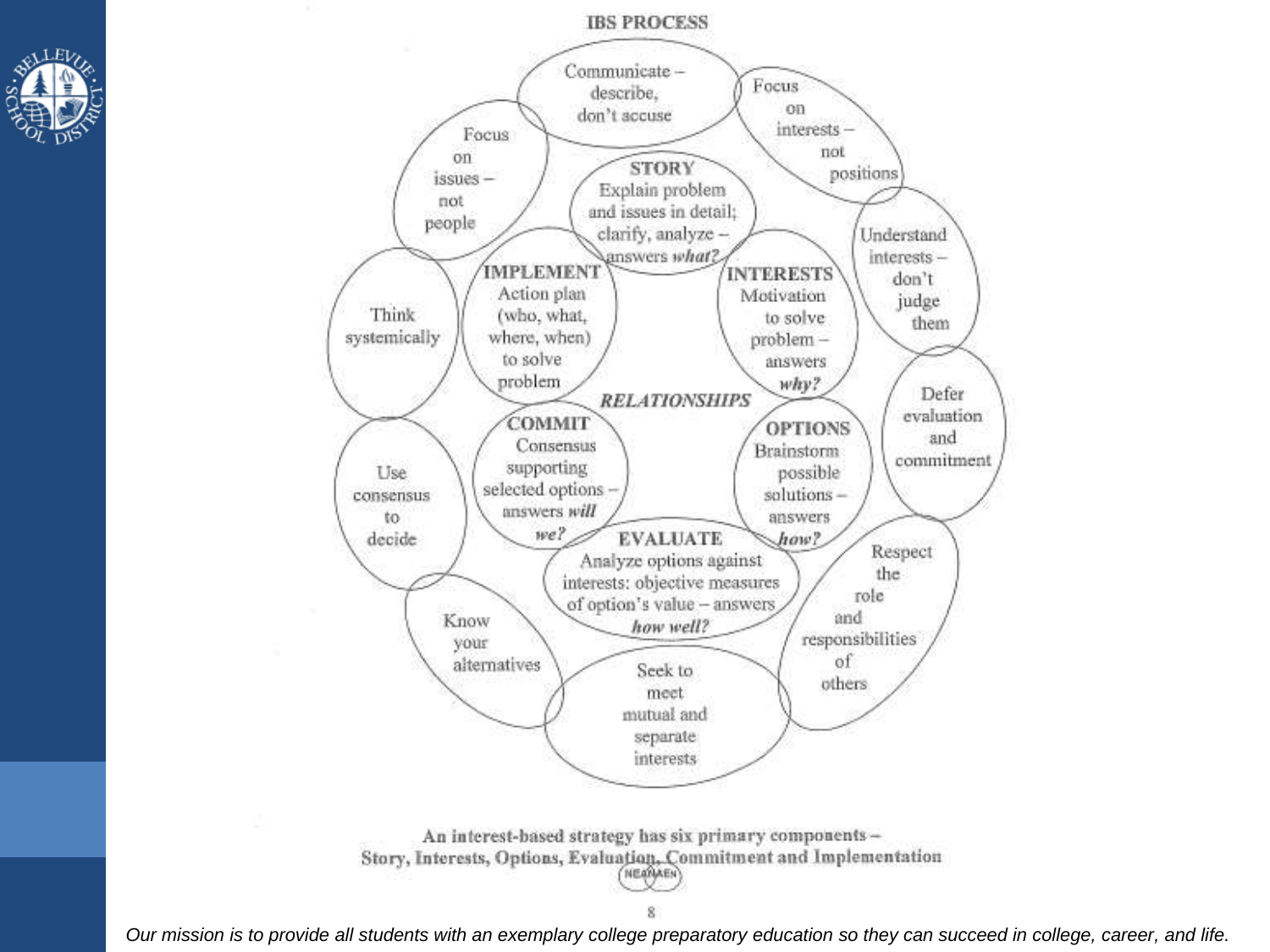

## Challenge and Goal

• We use the same materials and approach to teach our high school students Algebra 1 that we use for our MS students without great success. The goal of this committee is to find materials and an approach to best serve the unique needs of the students in this course.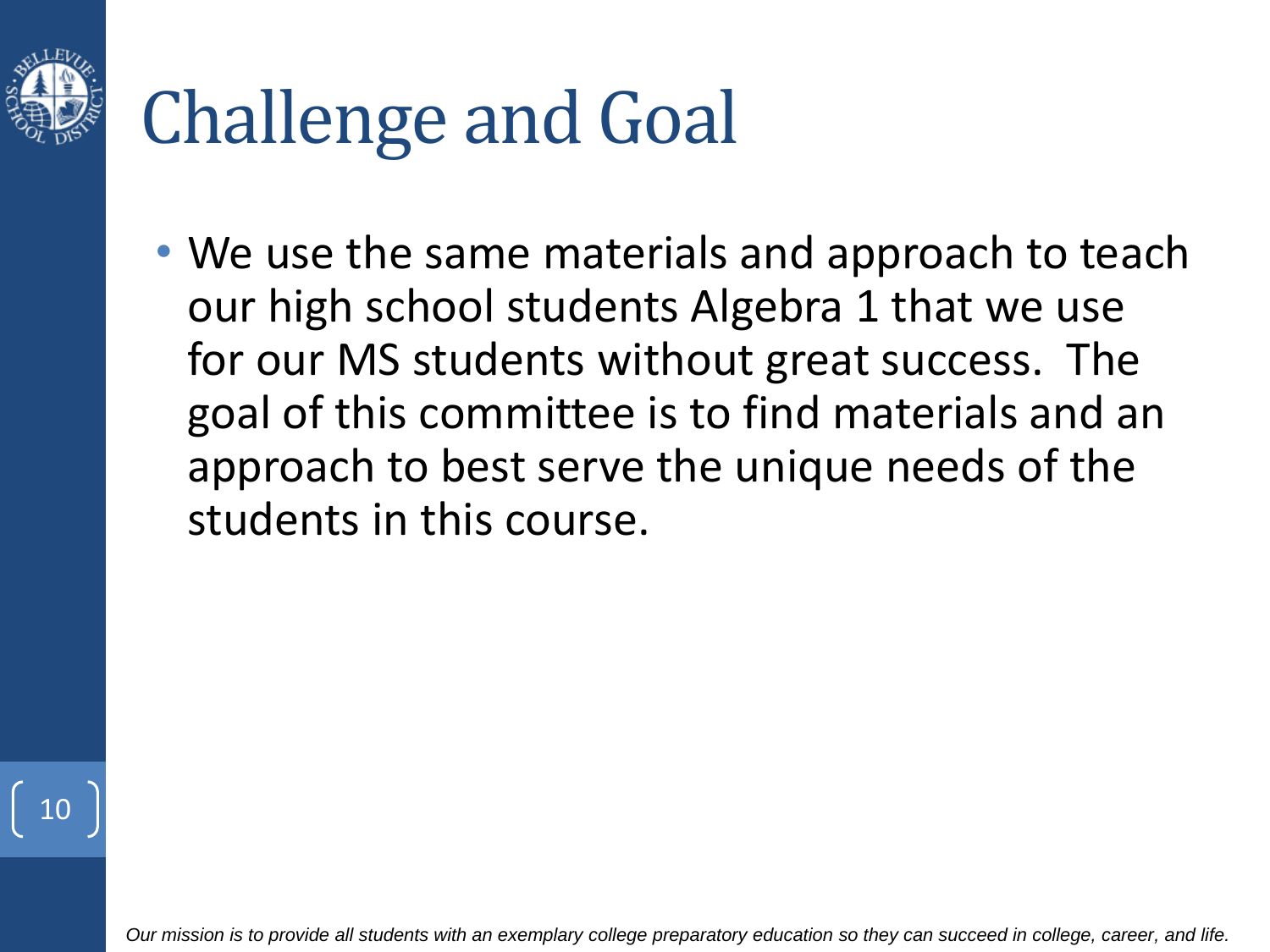

# Story

- Explain problem and issues in detail; clarify, analyze. Answers What?
	- Communicate one piece of the story at a time
	- Communicate-describe, don't accuse
	- Focus on issues, not people

11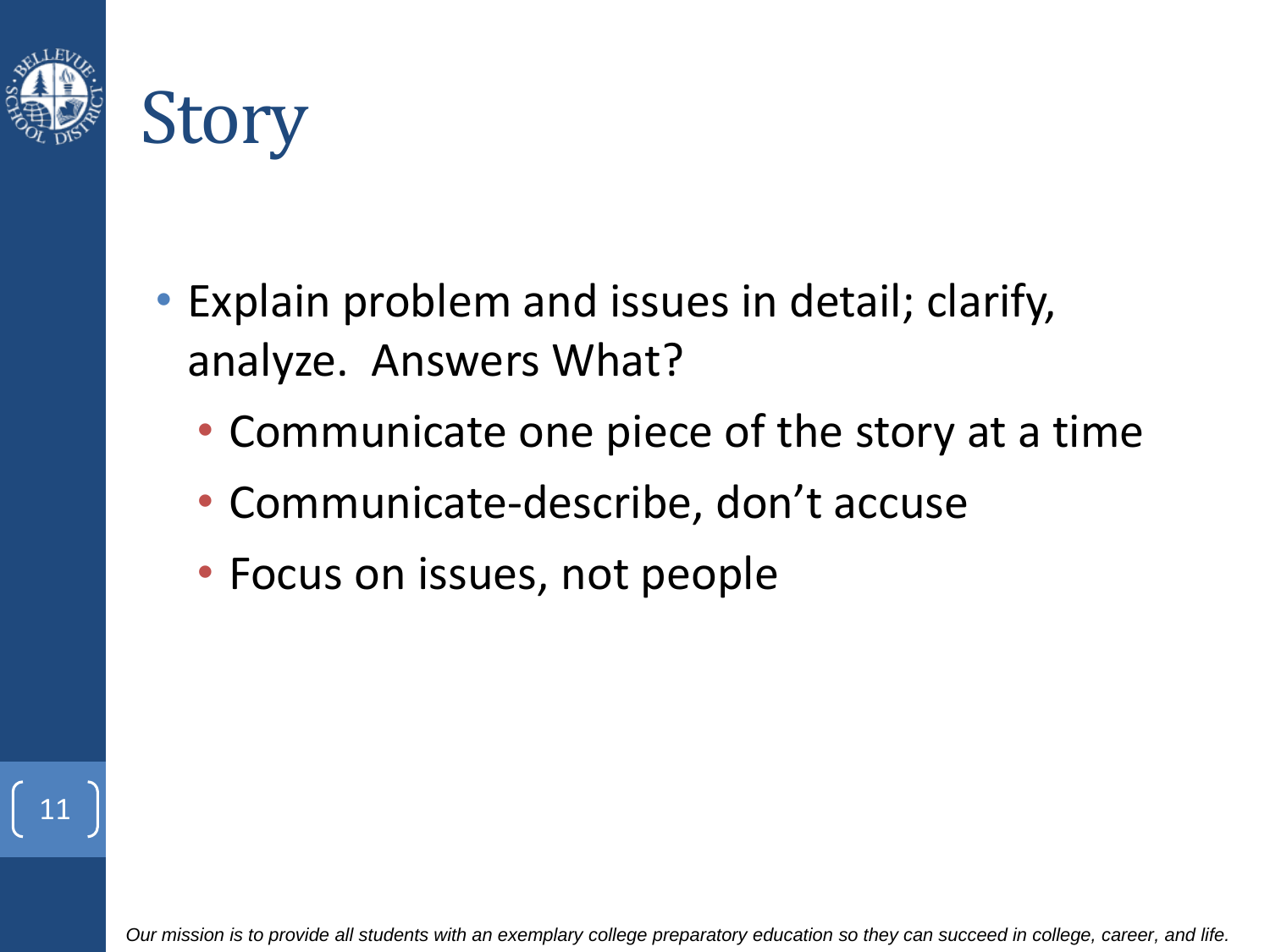

### Interests

- Motivation to solve problem- answers why?
	- Focus on interests, not positions
	- Understand interests- don't judge them

• "I have an interest in…"

12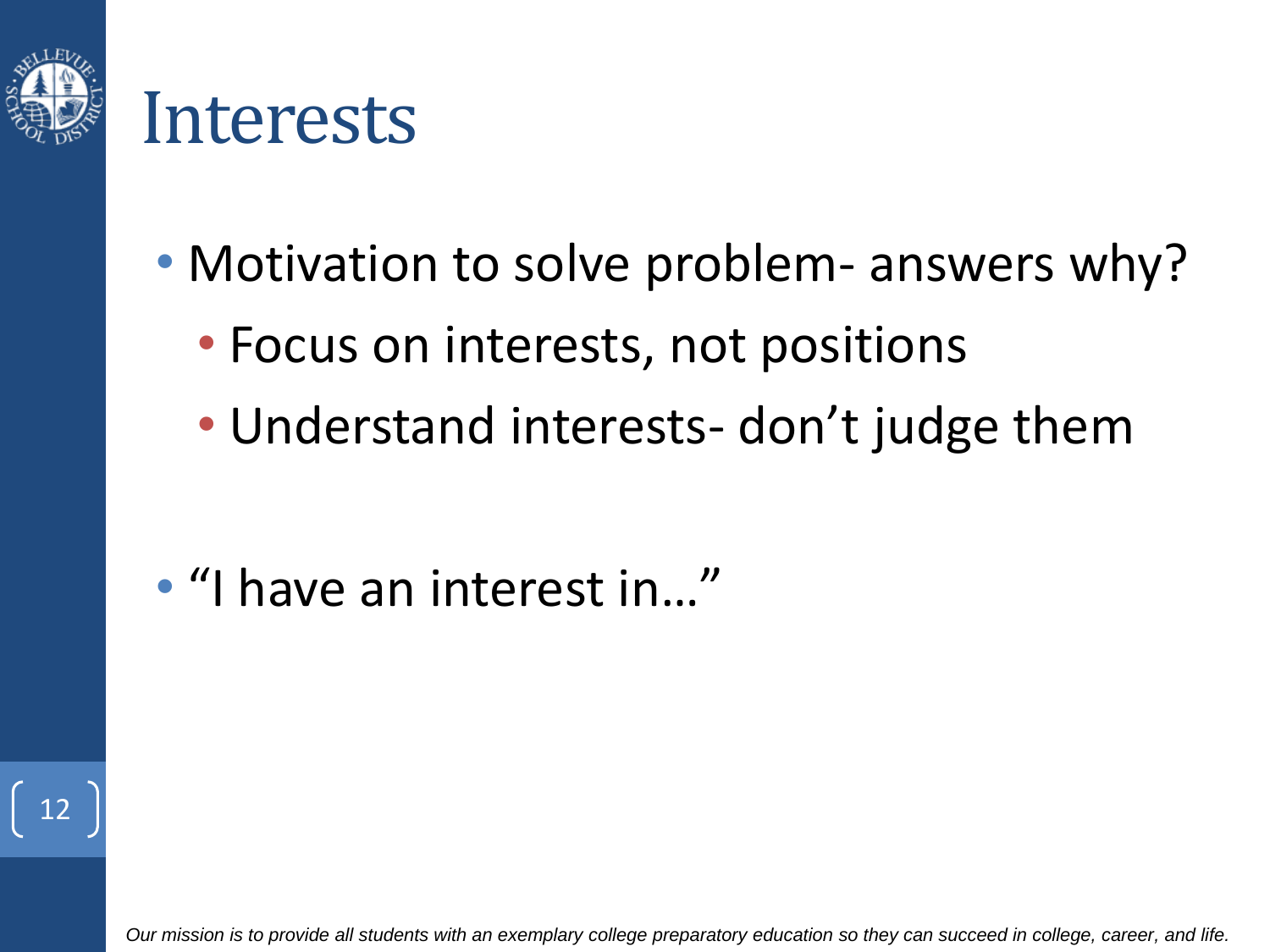



- Brainstorm possible solutions- answers how (instructional materials and approach)?
	- Defer evaluation and commitment
	- Based on the interests

13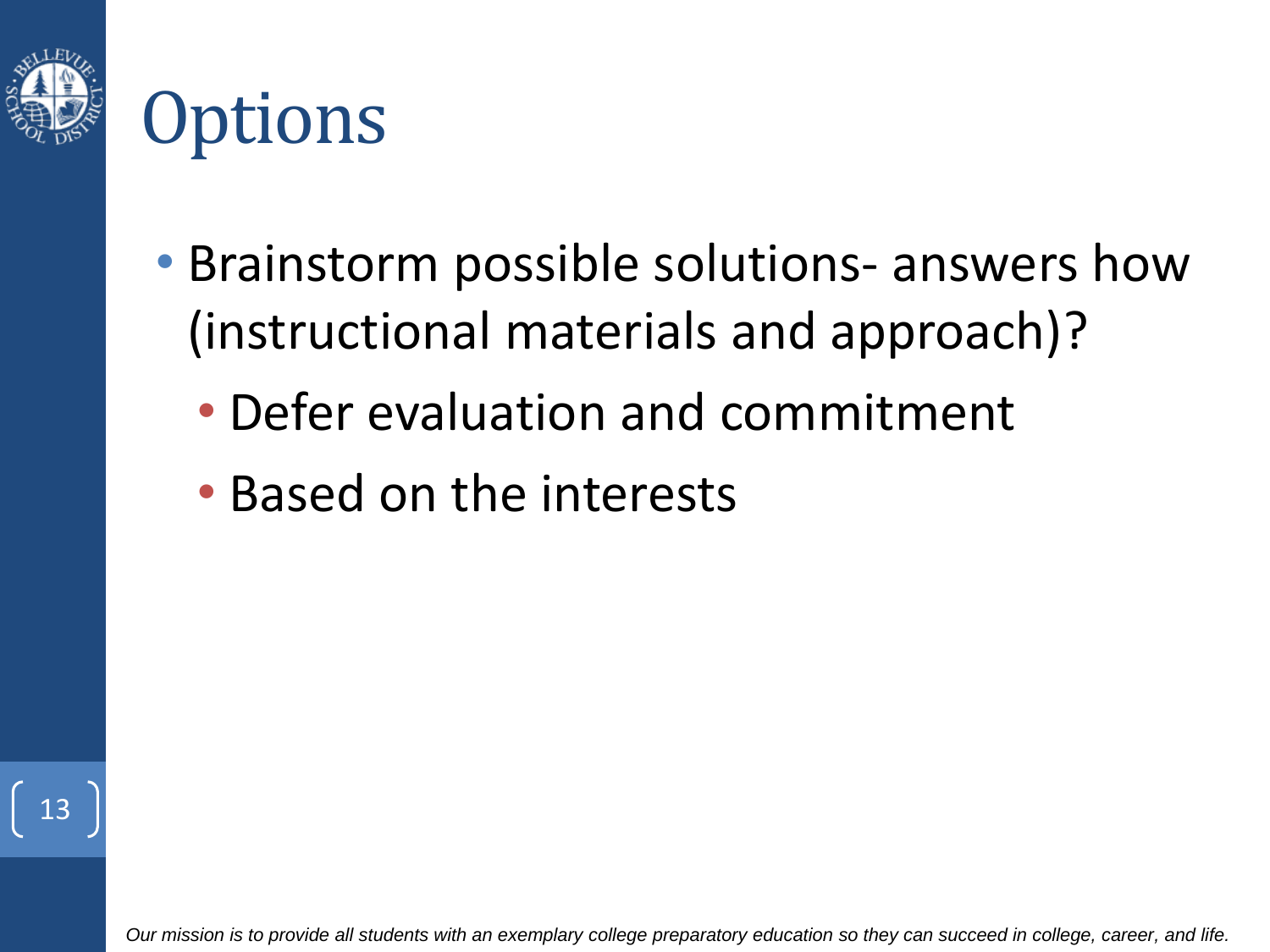

### Algebra 1 Math Adoption Committee Website

http://www.bsd405.org/get-involved/advisory[committees/imc/high-school-algebra-1-adoption/](http://www.bsd405.org/get-involved/advisory-committees/imc/high-school-algebra-1-adoption/)

Next Steps

- March 16, 2016: 1:15-3:15 at Bellevue High School. Bring instructional materials to review. Integrated Alg/Geo and Alg and Geo.
- Decide criteria for materials
- Straw design
- Report back about Denver and anything else (New York)
- Post PowerPoint to website
- Put OneNote notes in the PowerPoint notes